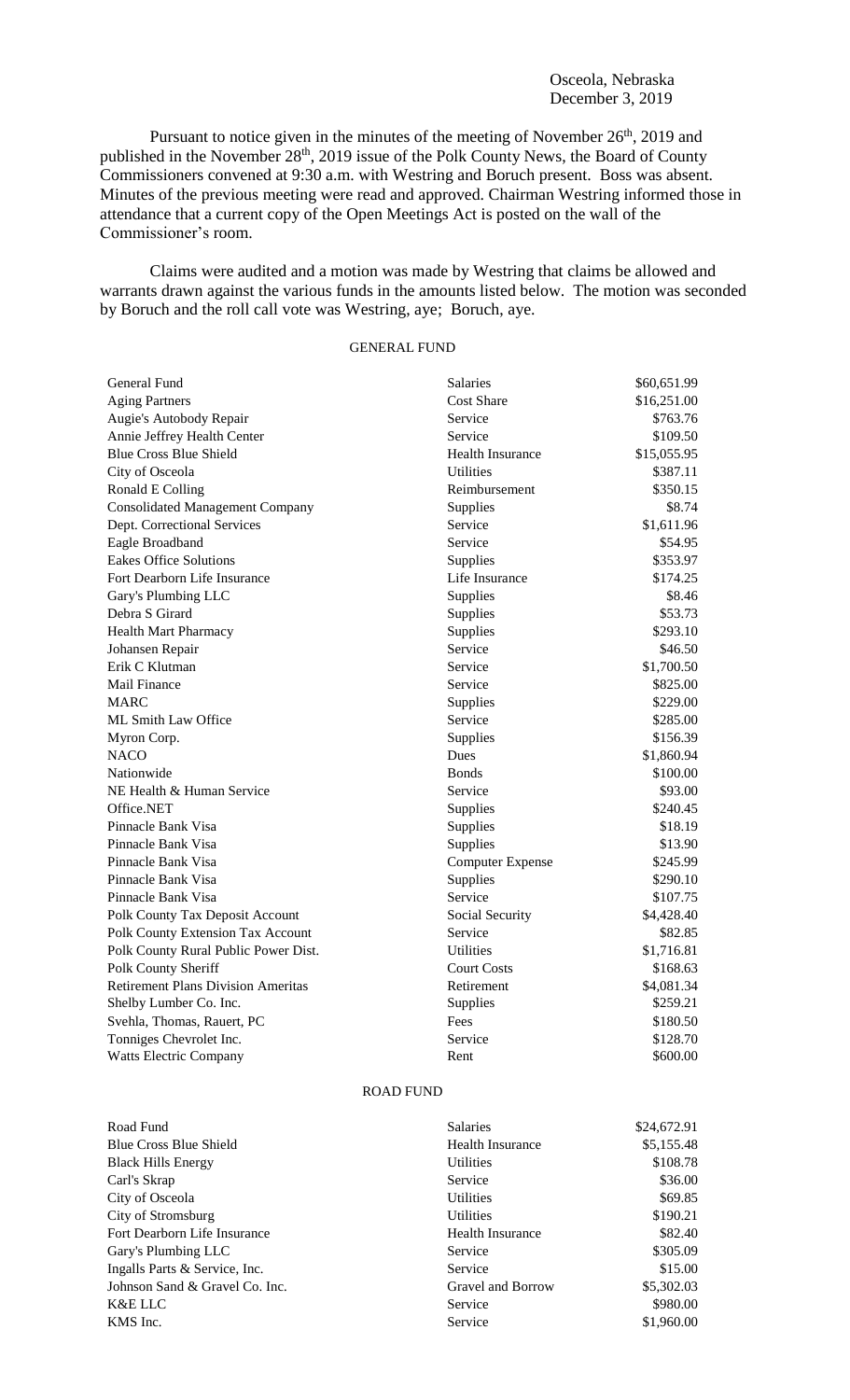| Osceola Implement & Supply Inc.             | Parts                   | \$45.23                |  |
|---------------------------------------------|-------------------------|------------------------|--|
| Polk County Tax Deposit Account             | Social Security         | \$1,852.10             |  |
| Polk County Rural Public Power Dist.        | <b>Utilities</b>        | \$209.43<br>\$2,749.27 |  |
| Power Plan                                  | Parts/Labor             |                        |  |
| <b>Retirement Plans Division Ameritas</b>   | Retirement              | \$1,644.00             |  |
| Windstream Nebraska Inc.                    | Service                 | \$176.71               |  |
| <b>SENIOR CENTER FUND</b>                   |                         |                        |  |
| City of Stromsburg                          | Rent                    | \$100.00               |  |
| <b>Eagle Communications</b>                 | Service                 | \$291.00               |  |
| Good Samaritan Society-Osceola              | Service                 | \$130.00               |  |
| STR, LLC                                    | Rent                    | \$250.00               |  |
| <b>INHERITANCE TAX FUND</b>                 |                         |                        |  |
| DAS State Accounting-Central Finance        | Service                 | \$448.00               |  |
| <b>MIPS</b>                                 | <b>Computer Expense</b> | \$471.30               |  |
| 911 EMERGNCY MANAGEMENT FUND                |                         |                        |  |
| Windstream Nebraska Inc.                    | Service                 | \$253.57               |  |
| <b>WEED FUND</b>                            |                         |                        |  |
| City of Osceola                             | <b>Utilities</b>        | \$75.43                |  |
| <b>Constellation Newenergy Gas Division</b> | Fuels                   | \$14.48                |  |
| Polk County Rural Public Power              | <b>Utilities</b>        | \$46.72                |  |
| Ramada                                      | Lodging                 | \$152.00               |  |

The following fees for the month of November were earned by the various offices and submitted to the County Treasurer. County Treasurer receipts show fees earned were credited to the appropriate county funds.

| Debra S. Girard, County Clerk | \$3,972.87 |  |
|-------------------------------|------------|--|
|                               |            |  |

The County Jail Report for the month of November was reviewed by the Board and approved.

A motion was made by Westring to designate the Polk County News as the official county newspaper for 2020. The motion was seconded by Boruch and the roll call vote was Westring, aye; Boruch, aye.

A motion was made by Westring authorizing the Chairman to sign the Certification of County Highway Superintendent for the Nebraska Department of Roads. The motion was seconded by Boruch and the roll call vote was Westring, aye; Boruch, aye. The certification informs the Department of Roads that Polk County did employ a licensed highway superintendent at all times during calendar year 2019.

Assessor Cermak presented contract with Stanard Appraisal Services for the reappraisal of the residential properties in Stromsburg. The Assessor and office staff would do the reappraisal of the residential properties in Polk and update the values of new construction in the remainder of the county. A motion was made by Boruch to approve the contract for reappraisal with Stanard Appraisal Services Inc. The motion was seconded by Westring and the roll call vote was Boruch, aye; Westring, aye.

Kendra Lutz and Jordanne McNeff with Central Nebraska Youth Services presented the interlocal agreement with Merrick, Nance, Hamilton and Polk Counties for the youth services diversion and truancy program for the 2020-2021 fiscal year. A motion was made by Westring authorizing the Chairman to sign the agreement. The motion was seconded by Boruch and the roll call vote was Westring, aye; Boruch, aye. Polk County's portion of the financial match for the program will be \$5,654.

Arnie Stuthman presented information to the Board regarding a Highway 30-64 Corridor Project. The project is similar to one tried several years ago that did not move forward following a change in leadership at both the state and local levels. The goal of the project is to construct a roadway and bridge along the Butler/Colfax County line. This connector route will divert truck